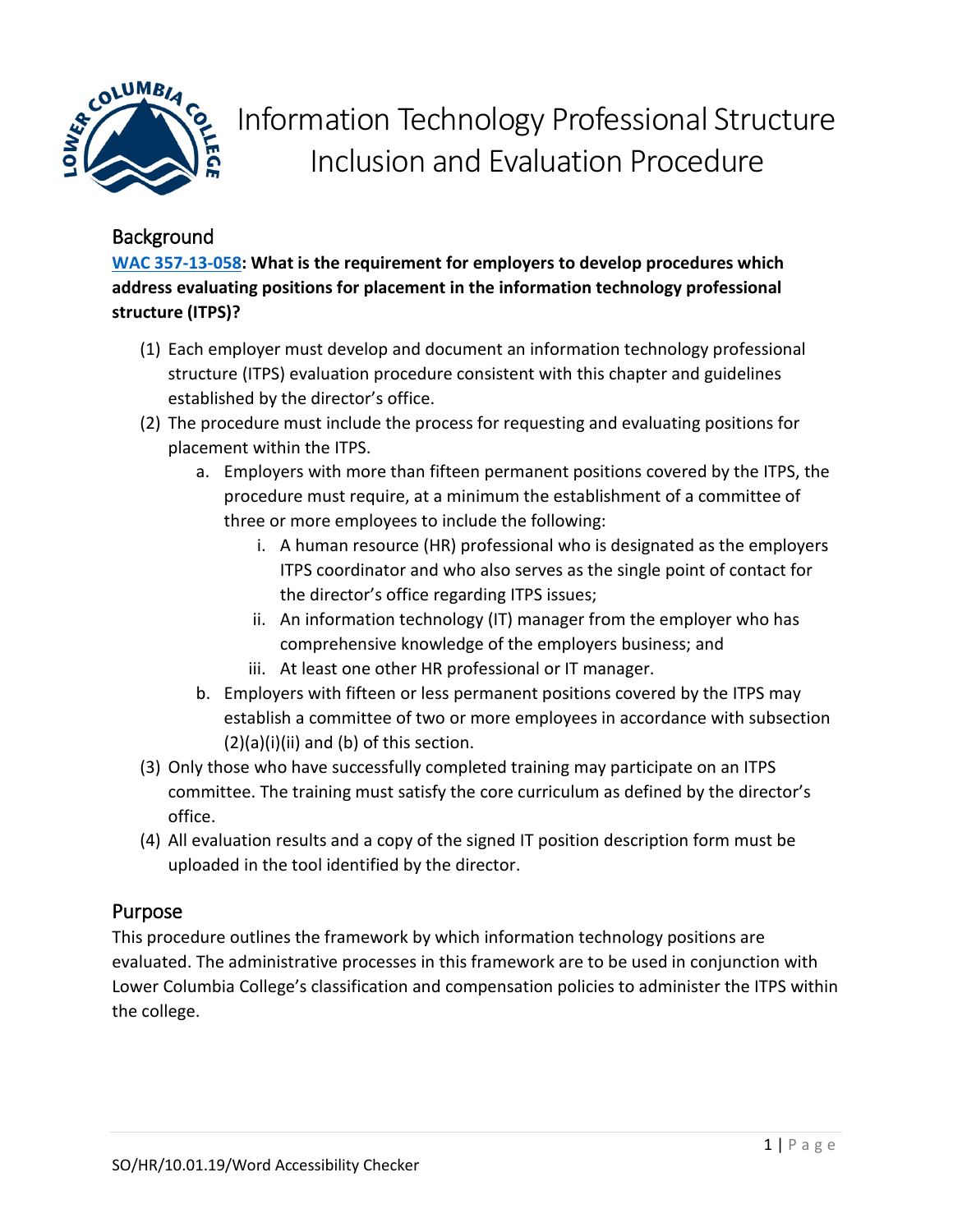## Procedure

## Criteria to include a position in the IT Professional structure.

For a position to be included in the ITPS, the duties and responsibilities assigned to the position must meet the criteria for inclusion as outlined in the IT Evaluator's Handbook.

### Process to evaluate a position for placement in the ITPS.

Per **[WAC 357-13-035](https://apps.leg.wa.gov/WAC/default.aspx?cite=357-13-035) -** *a standard form must be used for each position description*. Agencies must use a standard form developed by the Director for IT positions, or an alternate form approved by the Director for requests to establish or reevaluate ITPS positions.

#### Position establishments:

- The supervisor of the position completes an IT position description ensuring the assigned duties, responsibilities and competencies are accurately reflected.
- The supervisor signs the positon description, attaches the current organization chart and forwards it to the appointing authority or designee.
- The appointing authority will review the request for establishment. If the request is upheld, the appointing authority will sign and forward to the agency's HR Office for processing.
- The ITPS Coordinator reviews the information for completeness and convenes a meeting of the ITPS Evaluation Committee.

#### Process for re-evaluating an IT position due to a change in duties (Employer-Initiated):

- When duties of an existing ITPS position change, the supervisor updates the IT position description. If the position is filled, the supervisor will request input from the incumbent ensuring the assigned duties and responsibilities as well as competencies are accurately reflected. The supervisor and employee (if filled) sign the positon description, attach the current organization chart and other required documentation and forward to the appointing authority or designee.
- The appointing authority will review the request. If the request is deemed appropriate, the appointing authority will sign the position description and forward all documentation to the agency HR Office for review by the ITPS Coordinator.
- The ITPS Coordinator reviews the information for completeness and determines whether the changes to the position duties warrant re-evaluation.
	- o If the position warrants reevaluation, the ITPS Coordinator convenes a meeting of the ITPS Evaluation Committee.
	- o If the position has not changed significantly since its last review, the ITPS Coordinator documents the reasons, files the position description as an update, and notifies the appointing authority and supervisor. No evaluation is required within the IT PET.

#### Process for re-evaluating an existing IT position (Employee-Initiated):

- An employee who believes their position is improperly classified in the ITPS (or improperly excluded from the ITPS) must complete and sign the IT Position Review Request form and submit to the agency HR Office for review by the ITPS Coordinator.
- The ITPS Coordinator will ensure all necessary documentation is completed by the employee and supervisor.